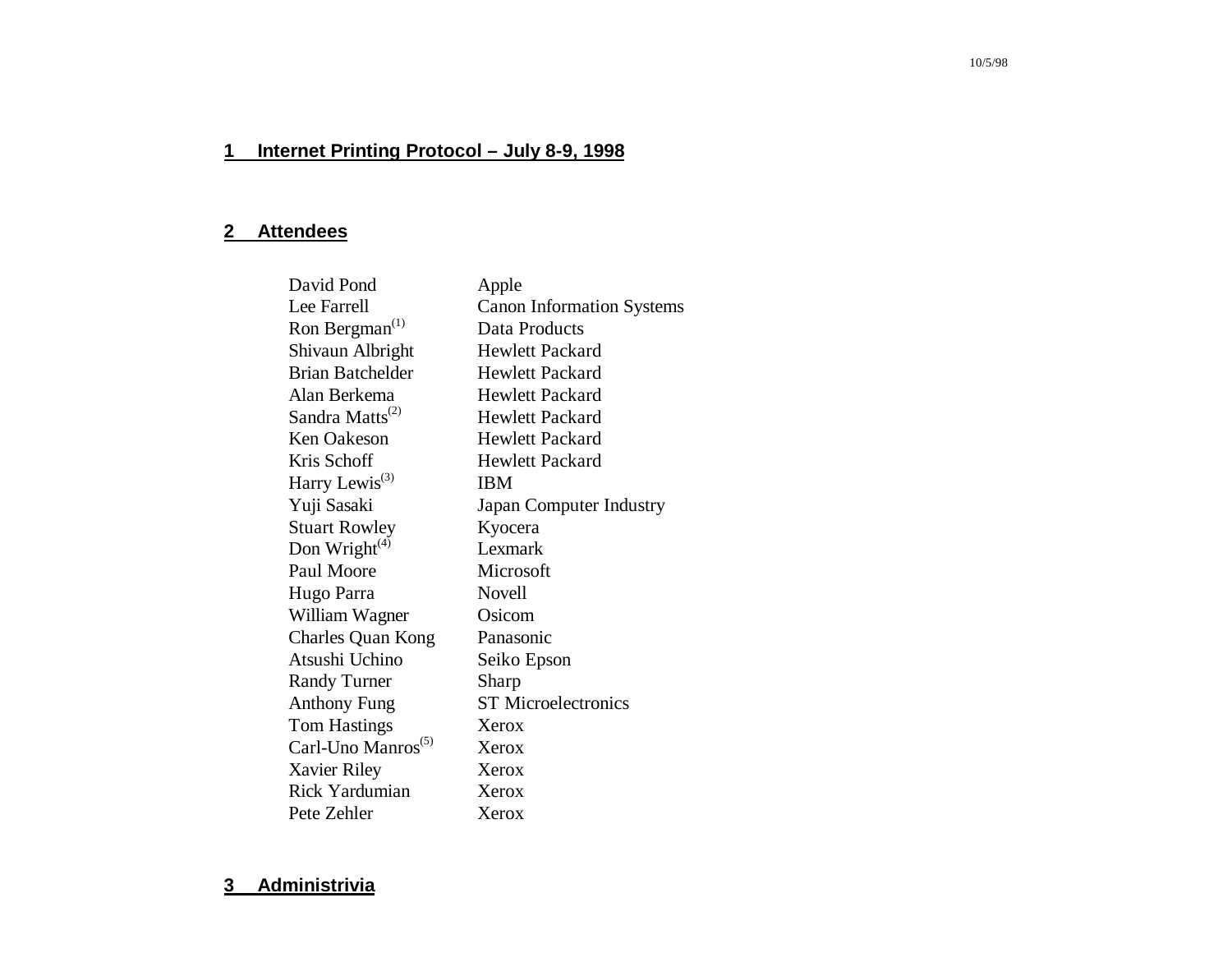Future PWG meeting schedules will have the following structure:

- MIB meetings on Tuesday evenings (if needed)
- PWG Plenary on Wednesday mornings
- IPP meetings on Wednesday afternoon and Thursday morning
- SDP meetings on Thursday afternoon
- UPD meetings on Friday

The PWG meeting calendar for 1999 will be discussed at the next meeting in Toronto. A first draft of dates and locations will be generated for review and evaluation.

Carl Uno-Manros opened the IPP meeting. He presented the meeting goals and proposed agenda topics:

- Discuss Keith Moore's (IETF Area Director) comments on IPP draft documents
- Reactivate us on the registration of Printer MIB document types as MIME types
- Microsoft's proposal to register IPP extra operations
- Discuss plans for IPP interoperability testing
- Agenda for August IETF Plenary
- Discuss Implementor's Guide activities for IPP
- Discuss a question from the IFAX group: Would the IPP group be prepared to write a mapping document for IPP to IFAX?
- MIB access over IPP
- **IPP Notifications**

Carl-Uno noted that it is unlikely that we will be able to address all the above topics. The first item is the most important (and will probably occupy most—if not all—of the meeting.)

# **4 IESG Obstacles on IPP drafts**

It was suggested that the PWG group needs to consider their position on the IPP standards *independently* of the IETF views and opinions. It was noted that the PWG members seem to have reached agreement only the IETF/IESG has any objections to the latest draft documents. One person raised the question about whether the group would consider moving forward with the IPP standard without IETF support. "What does it take to determine when the IPP v1.0 effort will be completed?"

Someone voiced his frustration with the IETF and strongly suggested that the PWG group split from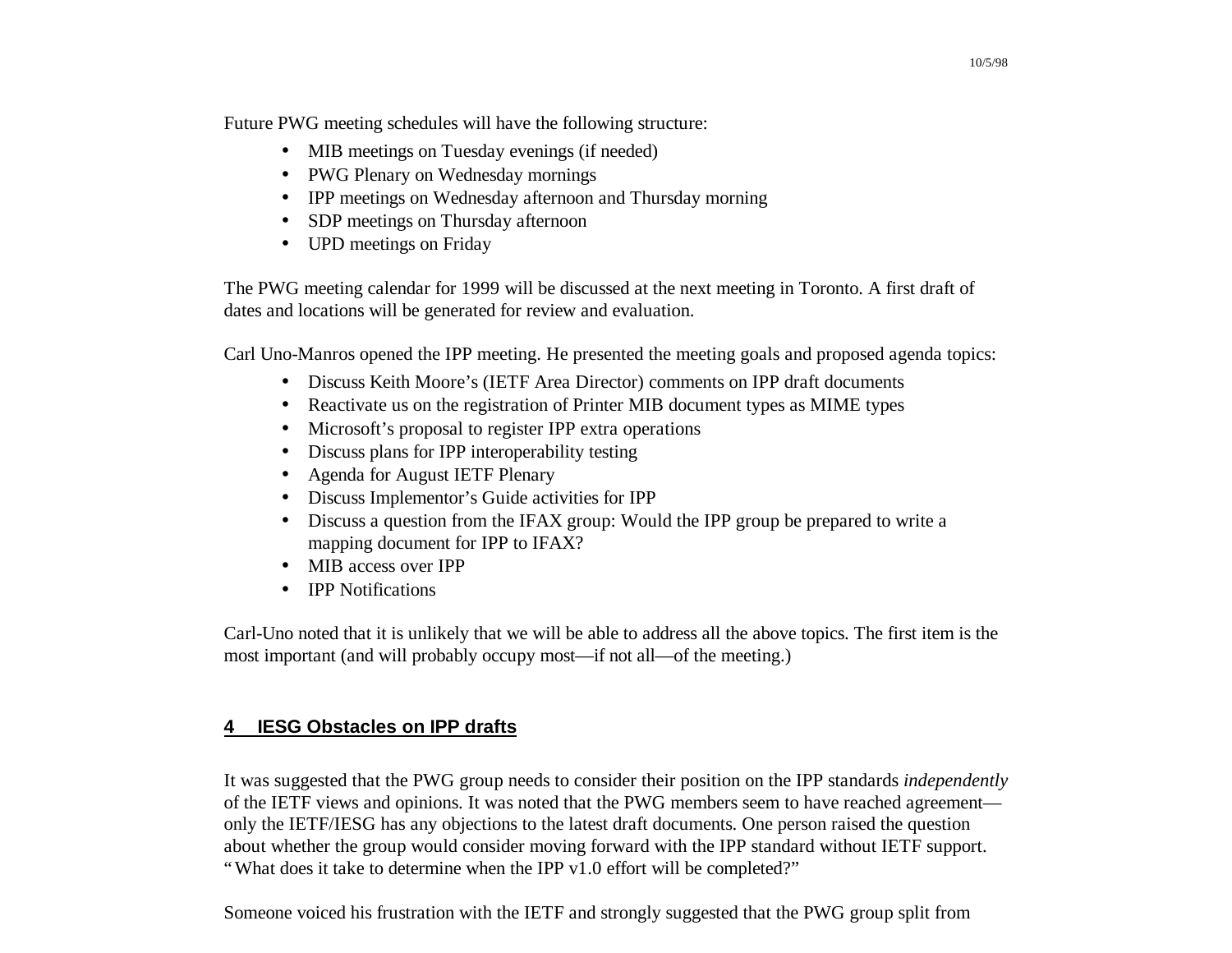Shivaun Albright pointed out that the IETF has provided useful technical guidance. She is concerned about the possible negative press that would result from the PWG splitting from the IETF.

The group is very concerned that the IETF process (and possible additional objections by the IESG) may delay the process much more. Carl-Uno believes that the IESG will formally review the documents in the next three weeks. As a result of that meeting, he believes that they will provide a complete list of the outstanding problems.

"Why can't we just get to the stage of Proposed (Draft) Standard, and choose to implement them as written?" (And not wait for total agreement from the IETF/IESG.)

How about if we just put the word "SHOULD" for including the ipp:// scheme in the specification, and agree not to implement it?

Carl-Uno suggested that people should write to Keith Moore and explain that they have implemented the current set of documents. Perhaps this will help to persuade him (and the IESG) to accept the documents as is.

Three alternatives were identified:

- split with the IETF
- wait for the full IETF process
- implement what we have now, and wait for the process to continue—decide later to change if necessary

An attempt was made to obtain a consensus opinion on which decision the group wants to follow. Although a formal vote was not taken, it seemed that several people feel that we should still abide by the IETF/IESG decisions.

The group agreed that no one should implement the ipp:// scheme until agreement has been reached within the IETF.

The group then decided to spend the afternoon drafting a response to Keith Moore. It was suggested that we develop a document that includes the requested changes from Keith Moore, but also explains why the PWG members disagree with them.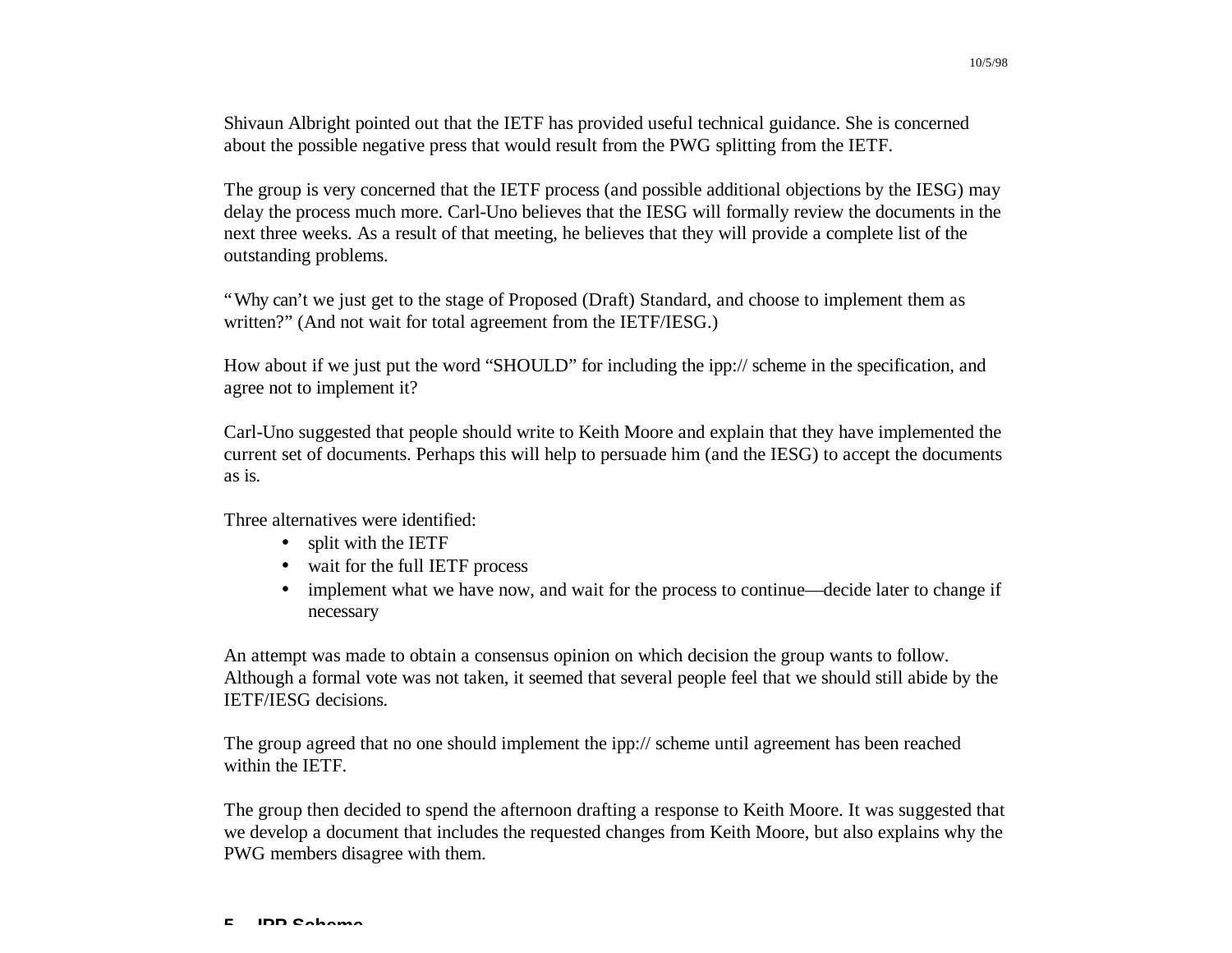The group reviewed a proposal from Randy Turner that was sent to the e-mail list on June 16. Various changes were suggested and will be included in an updated proposal response to Keith Moore.

There were several comments speculating on exactly what Keith Moore believes. (Unfortunately, he was not present to explain his position.) An e-mail excerpt from Keith Moore was referenced to help clarify his position:

There was much concern about the apparent contradiction of requiring that servers support "a full IPP URL" *even though no client implementation is allowed to use them*. There was repeated discussion about whether this is a reasonable concern. Two individuals strongly suggested that this requirement should be removed. As a compromise, it was left as a SHOULD instead of a MUST.

#### **6 IPP Scheme in the Body**

Keith Moore also says that any URL in the body content that references an IPP Printer should use the ipp:// scheme.

## **7 Security**

What happens for translating ipp:// to http:// if security is desired? How does the new scheme for ipp indicate security? How will a process determine if an IPP URL should be mapped to http:// or https://? If it is mandated that ipp:// is used, how can an IPP Printer indicate that it should be contacted using https://? No clear conclusion was reached for any of these issues.

Randy said that the IETF would be very happy if IPP included SASL. Carl-Uno said that if we did, it would further delay things by a few months.

[More heated exchange of opinions.]

#### **--- "Cooling-off" break ---**

Paul Moore summarized an informal conversation that was held during the break:

Several people feel that a "half-way, pseudo-scheme compromise" (as currently considered in the modified proposal) will encounter many problems as we dig deeper into the details. We really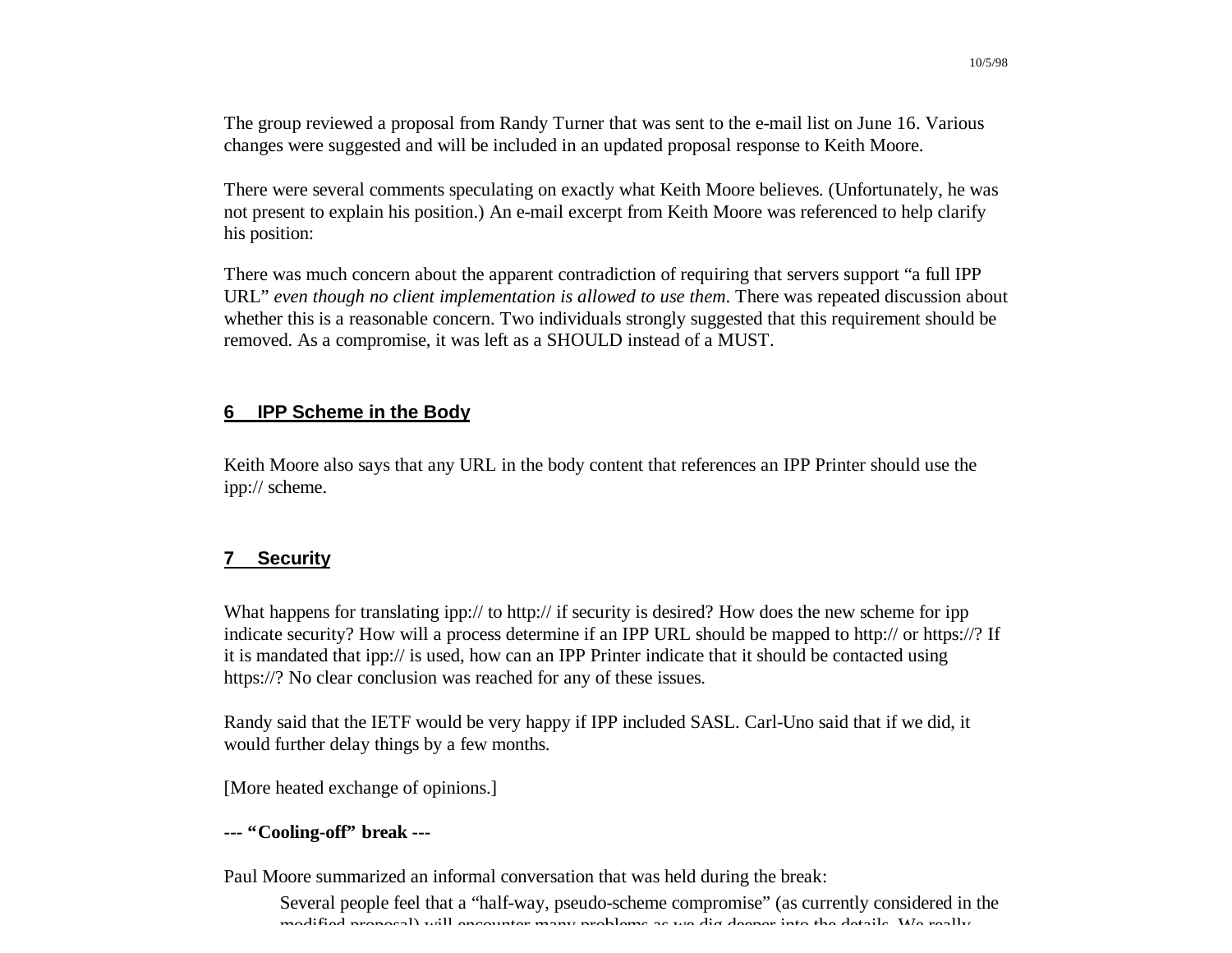the suggestions from Keith Moore. However, after serious consideration, the group has found that the suggestions do not produce a viable solution for achieving the protocol.

The group generated a list of several problems with the proposal (included at the end of the modified proposal— see below.)

#### **8 Proposal Update – continued**

The next day, the group participated in a review of some modifications to the proposal that Randy had made the night before.

There was much debate about Randy's proposal for including a security parameter in a URL scheme. Several attendees were concerned that the IESG would not accept a parameterized URL scheme. No one was aware of any precedent for this concept, and a few people suggested that defining such a parameterized scheme should be done outside the IPP WG.

Additional modifications to the proposal resulted in the following document:

```
IPP Working Group Analysis of Proposed IPP URL Scheme
```
Introduction

The IETF Applications Area Director has proposed that the IPP working group consider creating a new URL scheme, "ipp:", to reference IPP objects, as defined in the IPP Model Document. The IPP working group has created a usage model of how a potential IPP URL would be used, if implemented and deployed. This usage model is included in this document analysis, for completeness.

----------------------------------------------------------------------

A subsequent analysis of the usage model for this new scheme has exposed some critical issues and concerns that the IPP working group has with the proposed "ipp:" scheme. Considering the impact of these issues, the working group feels that the integration of a new URL scheme into the IPP model and protocol specifications is not feasible at this time.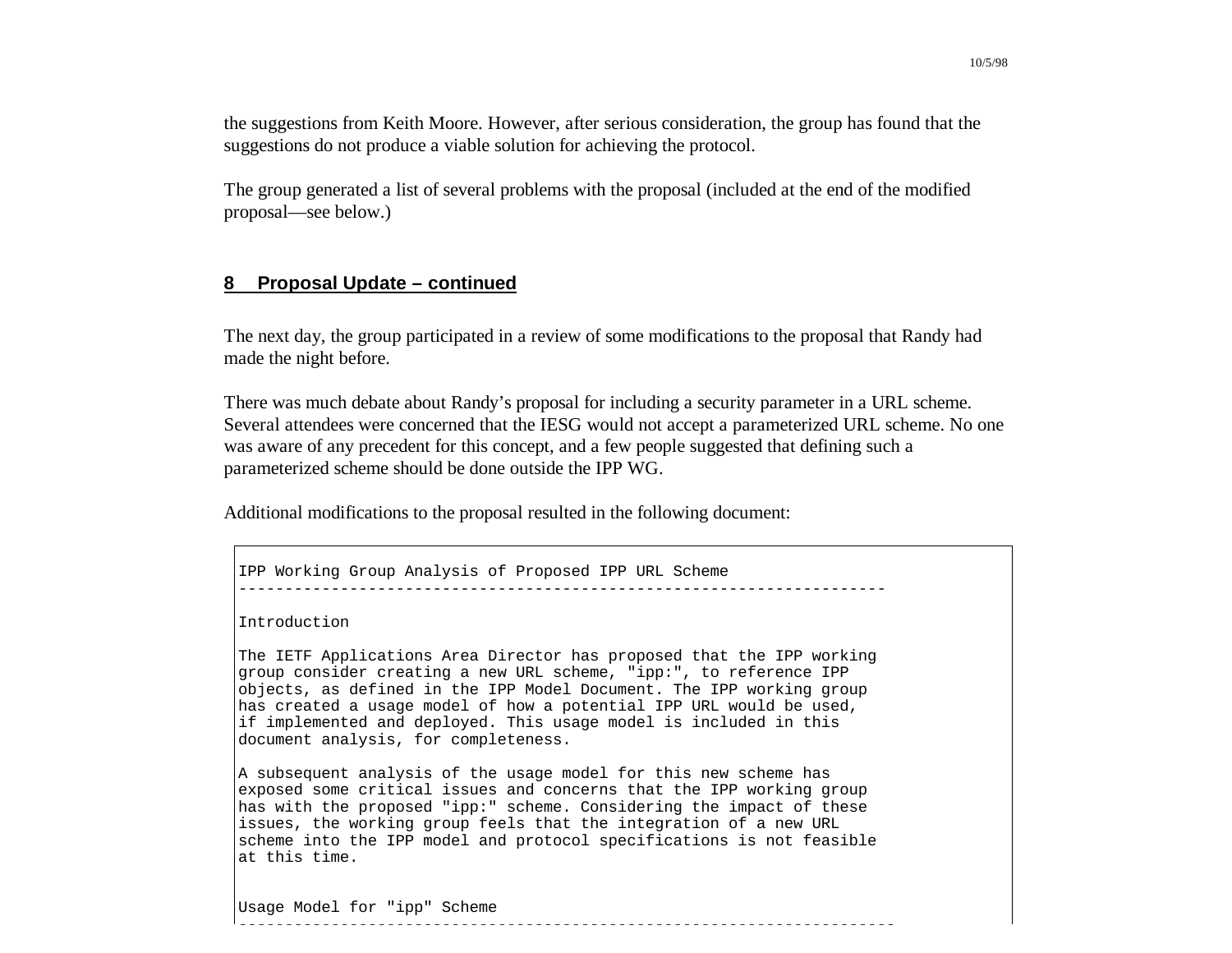The working group considered using the "ipp:" URL scheme using the conventional model, but the current HTTP infrastructure (existing HTTP 1.1 servers and proxies) does not understand "ipp:" URLs, and would not reliably transport HTTP messages containing headers that reference "ipp:" URLs.

We finally considered a "compound" URL scheme, wherein a translation from "ipp:" to "http:" URL schemes is performed.

The syntax for the new IPP scheme is identical to the existing "http" scheme except for the scheme name itself. The similarity is maintained to ease the IPP-to-HTTP translation burden:

ipp://host[:port]/<IPP-specific- abs-path>

Associated with this new IPP scheme is an IANA-assigned TCP port number, 631, which is the default port number used by clients to contact IPP servers that are represented by IPP URLs.

The IPP scheme implies all of the same protocol semantics as that of the HTTP scheme, except that, by default, the port number used by clients to connect to the server is port 631. The semantics for clients configured for proxy access is different as described below.

The implementation impact of using the new scheme on the existing specifications is divided into two key areas: HTTP headers and the application/ipp MIME body part.

HTTP Header Usage

------------------------------------------------------

When an IPP client obtains an IPP URL, the interpretation (translation) of this URL by the client can take one of two forms, depending upon whether the client is configured to use an HTTP 1.1 proxy server.

IPP Client Configured with no proxy server

When an IPP client (no proxy configured) obtains an "ipp:" URL such as "ipp://myhost.com/myprinter/myqueue", it MUST open an TCP connection to port 631 on myhost.com, with the following example headers:

POST /myprinter/myqueue HTTP/1.1 Host: myhost.com:631 Content-type: application/ipp Transfer-Encoding: chunked

<sup>------------------------------------------------------</sup>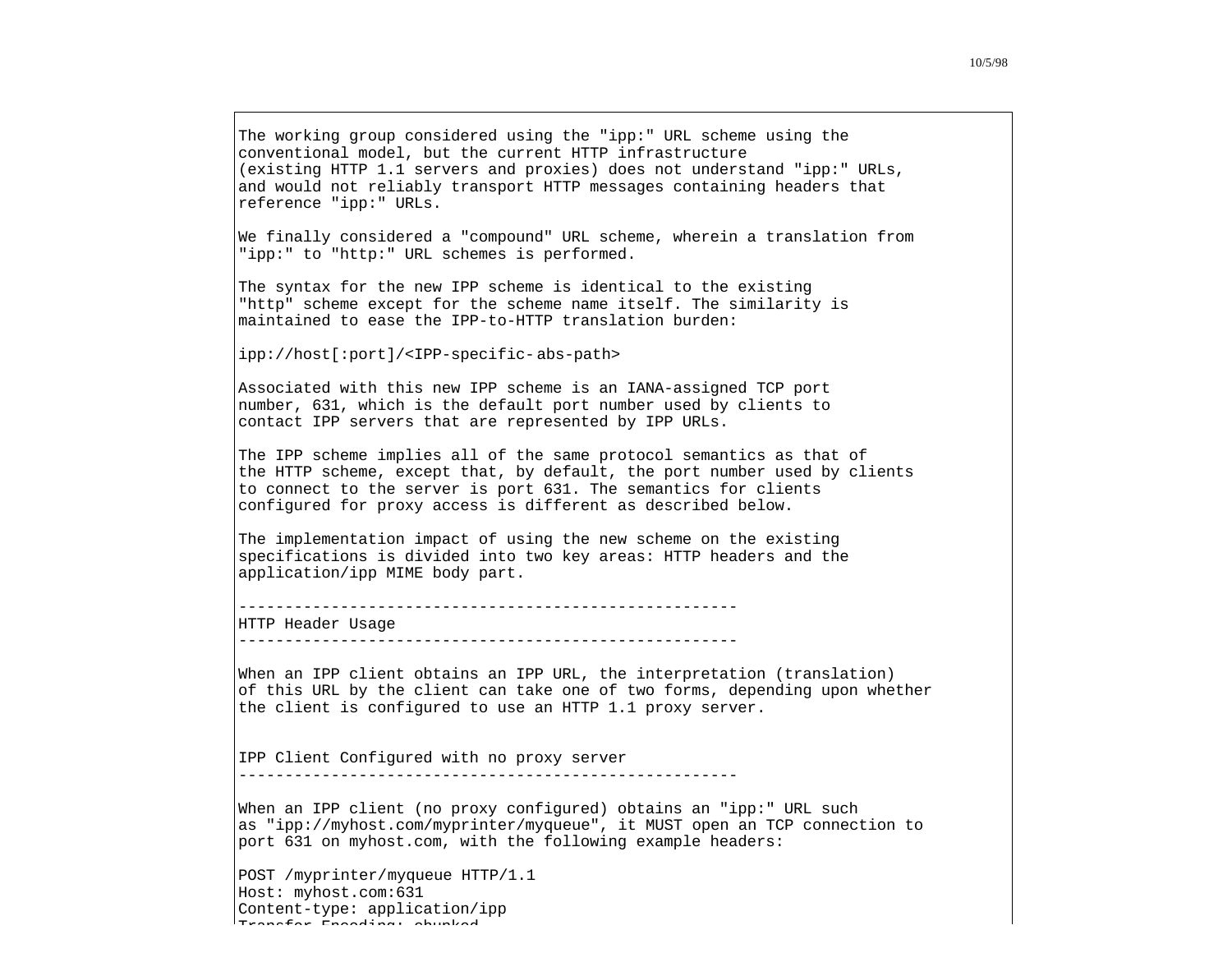Content-type: application/ipp Transfer-Encoding: chunked ... Existing proxies will not understand IPP URLs, so the RequestURI MUST use the HTTP form of the URL. After proxy processing, the proxy would connect to the IPP origin server with headers that are the same as the "no-proxy" example above. IPP/HTTP Server Implications Existing HTTP 1.1 clients (and IPP clients) will only contact IPP origin servers using a requestURI specified in #1 below. However, RFC 2068 states that HTTP 1.1 servers MUST accept "full" URLs as well, so IPP servers MUST also be able to accept a requestURI as specified in #2 as well. Also, IPP servers SHOULD be able to accept a full requestURI as specified in #3 below. Servers MUST interpret all of the forms below as equivalent. 1. A "abs\_path" URL (e.g., /myprinter/myqueue) 2. A full HTTP URL (e.g http://myhost.com:631/myprinter/myqueue) 3. A full IPP URL (e.g., ipp://myhost.com/myprinter/myqueue) NOTE: Example #3 is included to support the possible future deployment of IPP services that utilize full IPP requestURIs. Currently, this specification does not allow clients to generate full IPP requestURIs. In all forms of "ipp" URL translation, if an explicit port number is specified then this port number MUST be used by the clients and proxies to initiate connections to IPP/HTTP origin servers. application/ipp MIME body ------------------------------------------------- Printer and job URI attributes in the protocol MUST utilize the "ipp" scheme. The application/ipp body part contains the following URI components that are affected: job attributes job-uri job-printer-uri printer attributes printer-uri-supported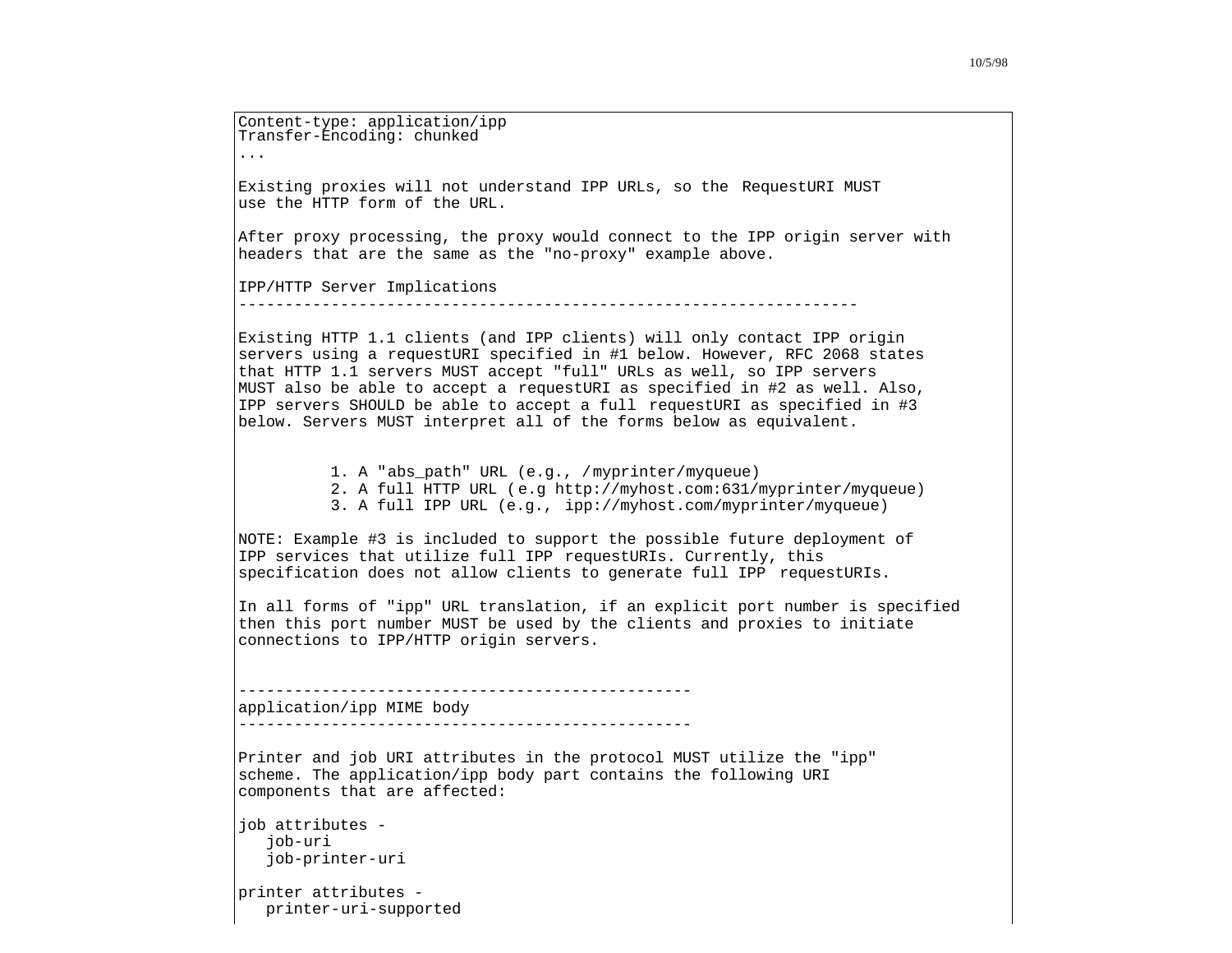The IPP working group has serious concerns regarding integrating a new "ipp:" URL into our specifications. The following issues have been raised with regards to usage of the "ipp:" scheme.

-------------------------------------------------------------------

1. There is currently no defined way for a single "ipp:" URL to indicate whether or not a particular IPP server offers "secure" connections. Throughout the IPP model document, numerous assumptions are made with regards to our usage of the "http:" URL to reference IPP objects, chief among these assumptions is that IPP clients treat URL syntax beyond the "host" part of an HTTP URL as opaque.

 The IPP working group feels that any specification for security parameters within URL syntax should be a "standard" solution and not specifically a "one-off" or one-time only solution for IPP. The effort required to put together a group or effort to accomplish this is out-of-scope for our current charter.

- 2. There is no straightforward way to configure HTTP client proxy capability for "proxying" IPP. Currently, there are specific proxy configuration options for HTTP clients, such as FTP, GOPHER, HTTP, WAIS, etc. There is no option for proxying "ipp:" URLs and this deficiency could lead to confusion for the end user. Also, to correctly configure a proxy service for IPP, the user will have to "know" that IPP actually uses HTTP, and that for IPP proxy service the user must configure an HTTP proxy.
- 3. Similar to the end-user configuration problem in #2 above, there is currently no proxy configuration option for IPP proxy in existing proxy server software. IPP will be a "special case" wherein the administrator will have to know the special relationship between IPP URLs and HTTP URLs.
- 4. Future use of the "ipp" scheme is compromised by using the new "ipp" scheme in the translated form implied by the proposed "ipp:" scheme. The IPP working group would like to reserve use of the "ipp" scheme for a pure IPP client/server protocol implementation in the future (one that does not require utilization of an existing HTTP infrastructure). In this environment, it seems appropriate to attach the "ipp" URL to this future protocol, rather than the initial IPP protocol that is just carried in a MIME type within HTTP.

 For example, in a future implementation of an IPP scheme that does not utilize HTTP, existing IPP clients would still attempt to translate the "ipp:" scheme into an "http:" scheme, and would do so incorrectly, since the future "ipp:" scheme protocol might not use HTTP as a transport of the second control of the second control of the second control of the second control of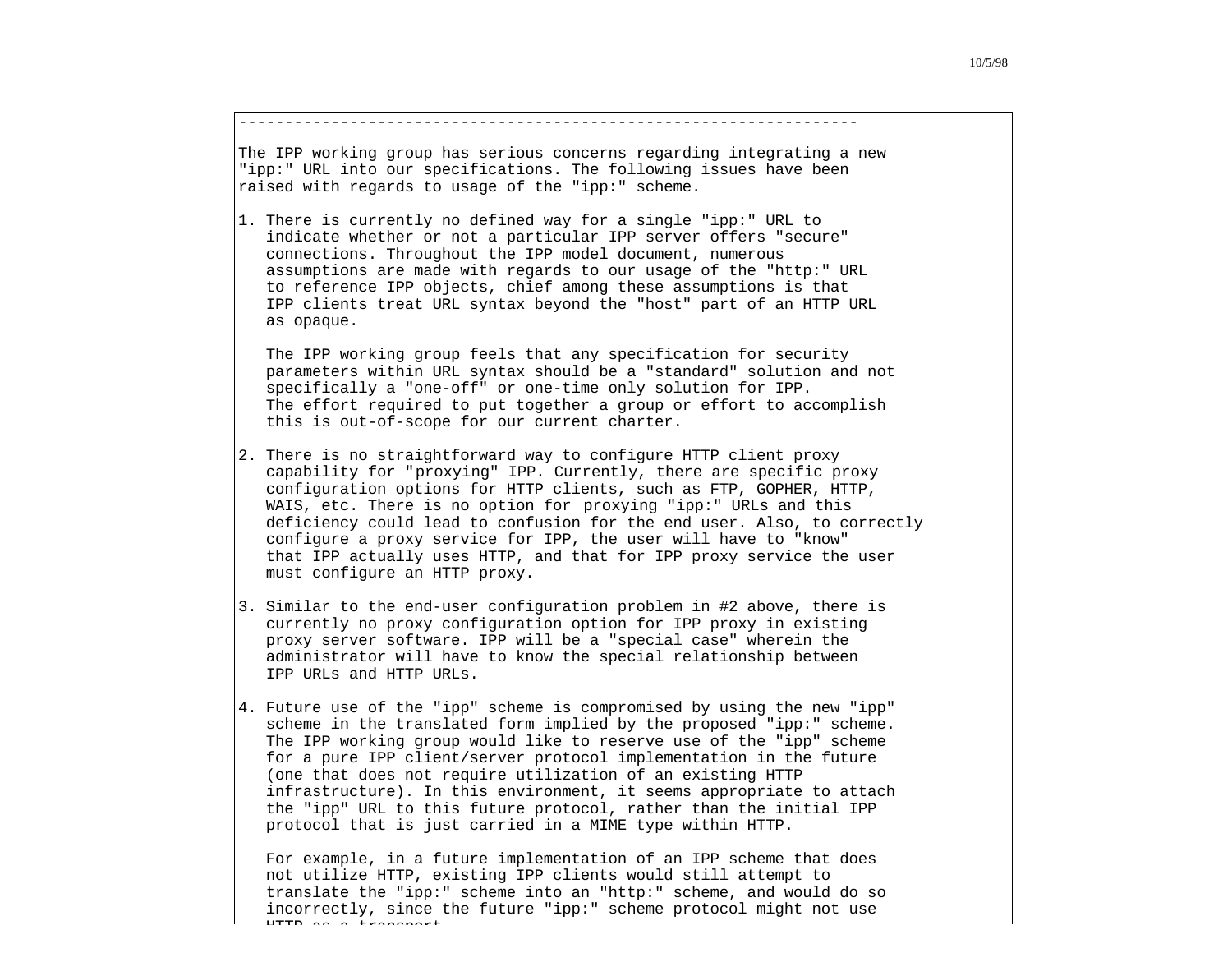scheme is required.

- 7. All applications that include URI/URL recognition features will have to be updated to include support for the new "ipp:" URL.
- 8. Existing network infrastructure tools and utilities would need to be modified in order to understand the "special" relationship between IPP and HTTP URLs.

The working group considers IPP printing an "HTTP application", and therefore the usage of an "ipp:" URL scheme must maintain a special relationship with "http:" URLs. The definition of such a "compound" URL scheme, wherein an "ipp:" scheme is layered or translated to an "http:" scheme, is somewhat unusual, and the impact of such a definition on the protocol design and deployment is not generally well understood. This analysis document has identified a partial list of issues regarding the integration of the new "ipp:" scheme. It is anticipated that other unforeseen issues exist, since this technique has not been prototyped.

If the usage model described herein were adopted, these issues raised in this analysis pose a significant negative impact on the implementation and deployment of current IPP specifications, as well as potential interoperability with future revisions of the protocol.

This document will be forwarded to the IESG.

#### **9 Interoperability Testing**

Pete Zehler announced that 13 companies (of 35 companies contacted) have said they are willing to make an announcement about their current status with regard IPP development. The other companies either have not responded, or prefer to keep their status private.

Connectivity issues and bugs in implementations seem to be the major activity being addressed in the pairwise testing that is currently occurring. More testing has occurred, but the participants continue to guard their activity results.

Pete believes that an interoperability "bake-off" might be achievable some time in September, or later in the year. A major concern is having sufficient test tools to support such an effort.

It was suggested that a poll should be taken to see which vendors are ready (or would be willing) to participate in an interoperability test within the next several weeks.